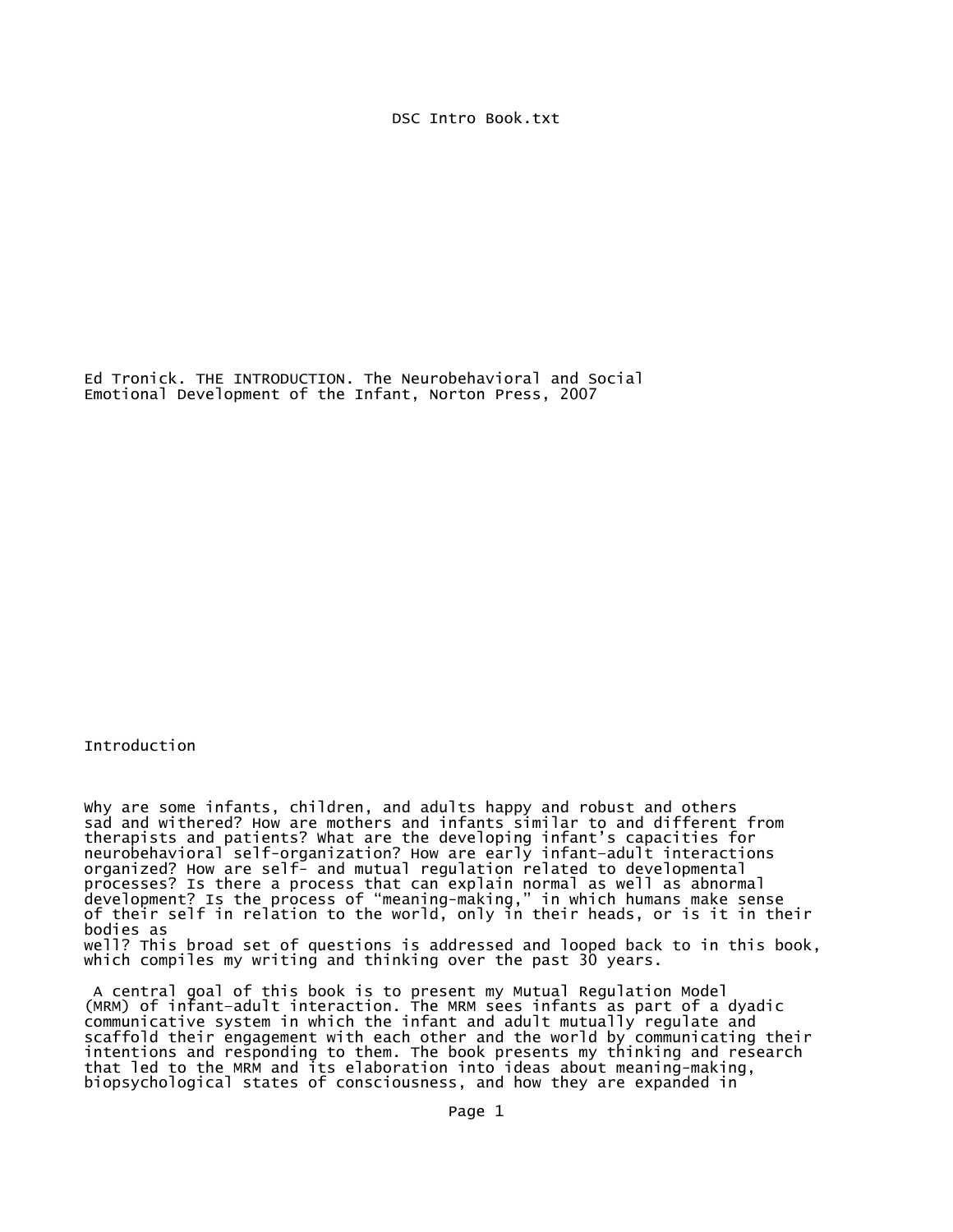DSC Intro Book.txt engagement with others and the world.

From my first studies of infants ducking to avoid virtual objects on a collision course with them (Ball & Tronick, 1971) [Chapter 27?], to my studies of infants making sense of their interactions with depressed mothers ((Tronick &

Weinberg, 1997) [Chapter 20], the focus of my research has been on the nature of how people live in the world and how they change both themselves and their relation to world over moments, hours, days, and years. My aspiration is to develop a theory that has the qualities of being experientially-near and clinically authentic, broad and integrated, and developmental and culturated at its core. This goal is hardly in hand—it is a work in progress—but I offer this version of the

theory as one step in an ongoing effort towards its development.

Psychobiological States of Consciousness

The Sense-of-Oneself In the World

My organizing idea is, as Bruner (Bruner, 1990) stated, that humans are makers of meaning about their relation to the world . They are purposeful. This idea of private meaning is explored in theories as diverent as psychoanalysis to the idea of Socratic exploration in cognitive-behavioral theory. My MRM theory weds Bruner's view of humans as meaning-makers with dynamic systems theory. It sees humans as complex systems, as hierarchical multileveled psychobiological systems that constantly work to gain energy and meaningful information to make sense of their place in the world. This sense-of-oneself in the world equals the totality of meanings, purposes, intentions, and biological goals operating in every moment on every component and process at every level of the system from molecules to awareness.

This totality of meanings can be conceptualized as a psychobiological state of consciousness. A state of consciousness (the whole of an individual's self-organization) guides an individual's engagement with others, with the world

of things, and with their engagement with themselves. To use Walter J. Freeman's phrase, consciousness is how individuals thrust themselves into the world (Freeman, 2000). Of course, as psychobiological states, states of consciousness are not unique to humans, but in humans they contain unique species-specific qualities of human meaning-making processes and experience. And parenthetically, the lack of consideration of species-specific qualities is what

renders fallible arguments about chimpanzees or any other animal having awareness and consciousness equivalent to humans. Certainly they may have consciousness, but it is a chimpanzee form of consciousness, not a human form.

The private meaning of one's place in the world can be thought of as a psychobiological state of consciousness, an assemblage of the totality of meanings, purposes, intentions, and the like, from every component of the multiple levels of organization and functioning of the individual. Using the term consciousness can be misleading, for in my usage it does not imply that the individual is aware of the private meaning. Rather, the private meaning is inherent in the organization of the flow of an individual's psychobiological state as

he or she acts in the world.

To capture what I mean by a state of consciousness, consider the multilevel cascade of meaning, both in and out of awareness—including emotions and thoughts, perceptions and actions, as well as feelings in your arms, feet, gut, and hands—as the wash of adrenalin flows through you when your plane is thwacked and shaken in flight by mother nature punishing humans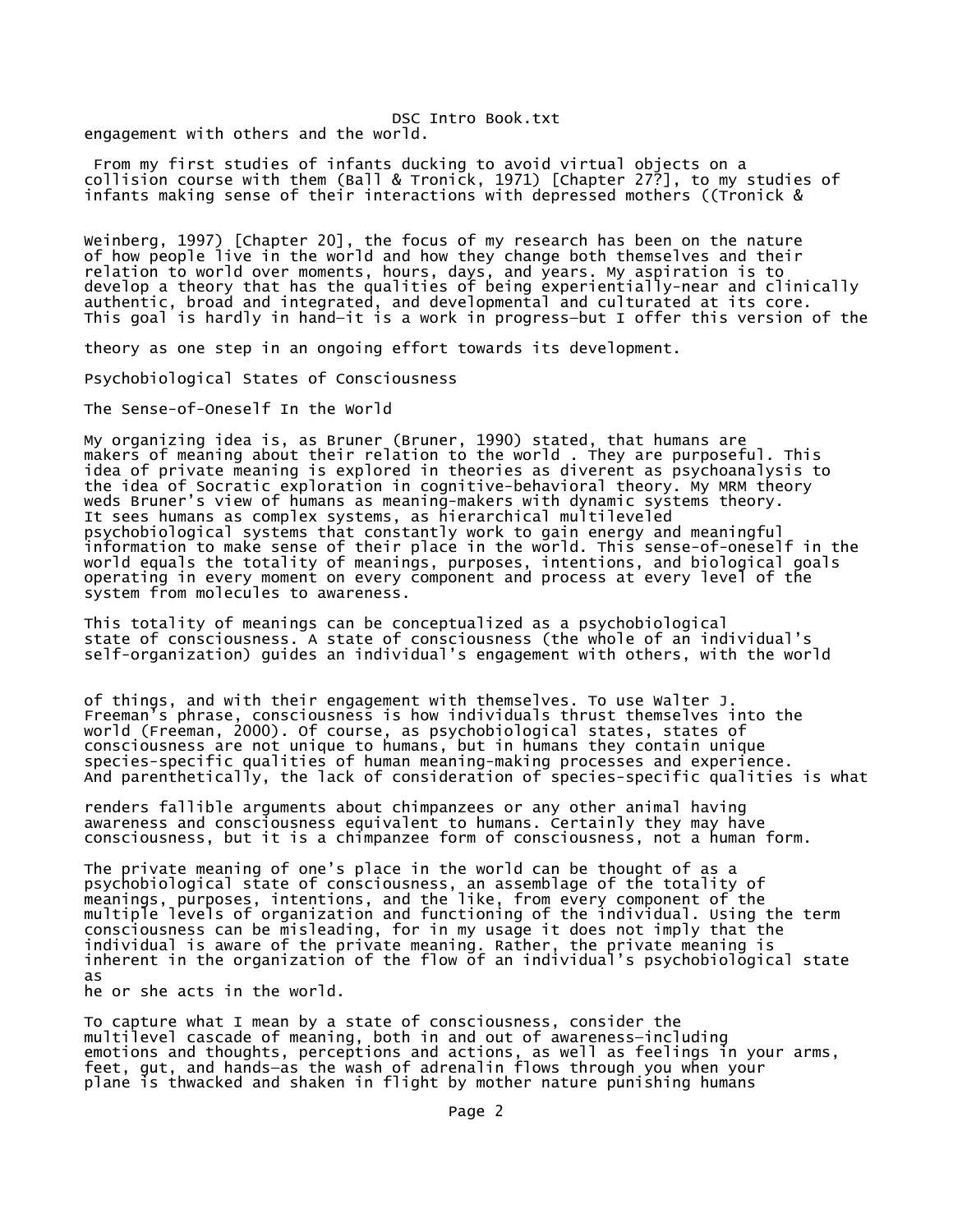DSC Intro Book.txt hubris, because we all know it is impossible for something so big to fly. The

multilayered totality of this state of consciousness is not and could not be completely in awareness. Indeed, much of being in the world is out of awareness, including most of the processes that produce experience. And we must not forget that states of consciousness and awareness for that matter are not singular concepts but rather broad terms referring to many forms of consciousness and awareness: reflective alertness, preconscious, unconscious, dynamic unconscious, reverie, daydreaming, the multiple states of sleep, meditation, and mindfulness, and even the biologically-oriented physiologic, neurologic, endocrine, and other somatic states. The knowing in a state of consciousness is like Bollas's "unknown known" (Bollas, 1987). However, there is even more that is unknown, because what is unknown is not only in the un- or preconscious. The unknown is also in and of our biopsychological organization and the processes that generate meaning, much of which are not available to consciousness. But no little internal observer is needed to catch the meaning; it is inherent in our biopsychological state of consciousness.

On the other hand, in some ways a biological state of consciousness is also about being in the world and the processes creating that "being in." Put yourself in the shoes of a 1 year old and try to experience and actually express the flow of her meanings as she watches her mother go toward the door leaving her with an unknown stranger, only to see her mother stop, turn around, come back, feel her mother pick her up, and hear her say "You are coming with me!" The child's sense of this event (and perhaps yours, too) is not only an unconscious awareness, but it is in all of her being.

# Expanding States of Consciousness

I believe that successful growth or expansion of states of consciousness is governed by principles from dynamic systems theory that require all living systems—humans included—to garner energy and information from the world in order to maintain and increase the complexity and coherence of the organization and structure of their states of consciousness (i.e., their sense of self and their place in the world). The three ways of expanding complexity and coherence are: (1) interacting and communicating with people, (2) acting on things, and, as Modell would argue (Modell, 1993), (3) engaging our private selves. When humans are successful in appropriating meaning into themselves, our biopsychological state moves away from entropy, becomes information rich, exists at the edge of chaos, and new properties (meanings) emerge. When humans are unsuccessful in appropriating meaning, the biopsychological state dissipates, loses complexity, and properties of the system are either lost or become fixed.

A particularly effective way of growing and expanding complexity occurs when two or more individuals convey and apprehend (i.e., take hold of) meanings from each other to create a dyadic state of consciousness. This dyadic state contains more information than either individual's state of consciousness alone, and when individuals co-create a dyadic state they can appropriate meanings from it into their own states of consciousness and increase its complexity. This is referred to as the Dyadic Expansion of States of Consciousness Model, which is elaborated on in Part III of this book. The mutually expressed and apprehended

co-created meaning of "WE are together" is more complex than the individually expressed message "I want to be with you," conveyed and understood, for example, by the simultaneous gaping smiles of an infant and her father.

Some Qualities of a Theory of Human Development

Clinically Authentic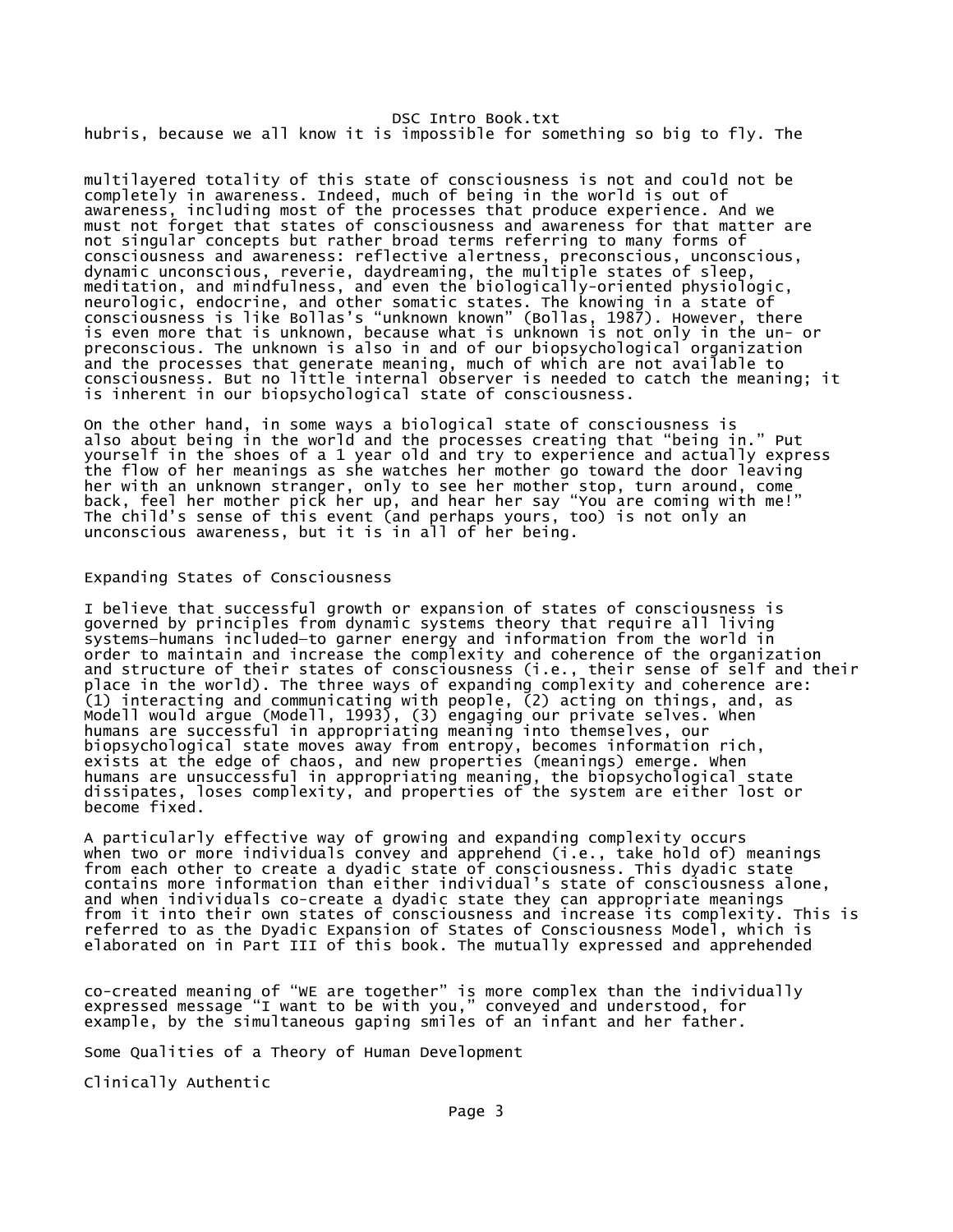My emphasis on an experientially-near and clinically authentic theory of human development derives from my recognition that good clinicians know things about how individuals experience and "do" life that researchers often don't know and can't "do." Though we must recognize that clinicians' intriguing descriptions can at times actually be little more than hermeneutic theoretical musings, more often than not they present us with experiential data about how people make sense of the world—important data that demand explication. Unfortunately, some clinicians themselves often have little appreciation for the way scientists think. This lack of appreciation may lead clinicians to undervalue what the researcher knows, or paradoxically, and far too often, to undervalue their own clinical knowledge. A case in point for some psychodynamically-oriented clinicians is when they embrace neuroscience's cold cognitive concept of unconscious processes without realizing that they are ignoring valuable aspects of the original concept of the "dynamic unconscious."

Reciprocally, some researchers fail to appreciate the phenomenon of a dynamic unconscious that demands explanation. So, the worlds of the clinician and the researcher have become somewhat polarized. But to give up grappling with the mysteriousness of the dynamic unconscious, projective identification,

body memory, or the "spooky kookiness" (at least for me, when I first bumped into them) of the concepts of the "unknown known," the "analytic third," or the idea that thinking is fuzzy and illogical, is to give up the struggle to understand the all too real "lived" lives of clinicians' patients (and everyone, for that matter)

and their mysteriousness.

#### Broad and Integrated

In order to begin the study of the meaning people make of themselves and their relation to the world, the theory must be broad and integrated. Much theorizing is based on deep, powerful but bounded insights (attachment, adaptation, ego, re-entry, or intersubjectivity), which in the hands of their adherents promise more than they can deliver. As a consequence, the concepts lose their focus and their explanatory power is diluted as they are stretched to account for more than they can encompass. Furthermore, when these concepts are investigated, the research is often weak because alternative hypotheses are not investigated. Take, for example, the vast body of correlated and predictive research on attachment theory. Much of the research "mothers" the theory because alternative conceptualizations are rarely evaluated against attachment theory, and causality is too often implied from the correlations. Moreover, in the hands of some attachment theory is extended to account for phenomenon as diverse as intersubjectivity or borderline personality. Similar critiques can be made of concepts such as projective identification, adaptation, and sensory integration. Far too often the result—especially in a clinical setting—issectarian positions and incestuous blood feuds.

The alternative to eclecticism, however, is problematic because a theory can all too easily become an assemblage of unrelated pieces lacking a theoretical anchor. Clinicians are often eclectics, but their eclecticism lies in the fact that they have to decide what to do in the moment and cannot wait. On the other hand, eclecticism for a theorist or researcher is not imperative because they have the privilege of not having to act, of not knowing, and therefore being able to say they don't know without facing criticism. Unfortunately, sectarian, eclectic, and broad theories alike often fail the tests of being experience-near or clinically authentic. Consider artificial intelligence models, mathematical models of the mind, and a host of neuroscience models of the brain in which the experiencing individual is not even present.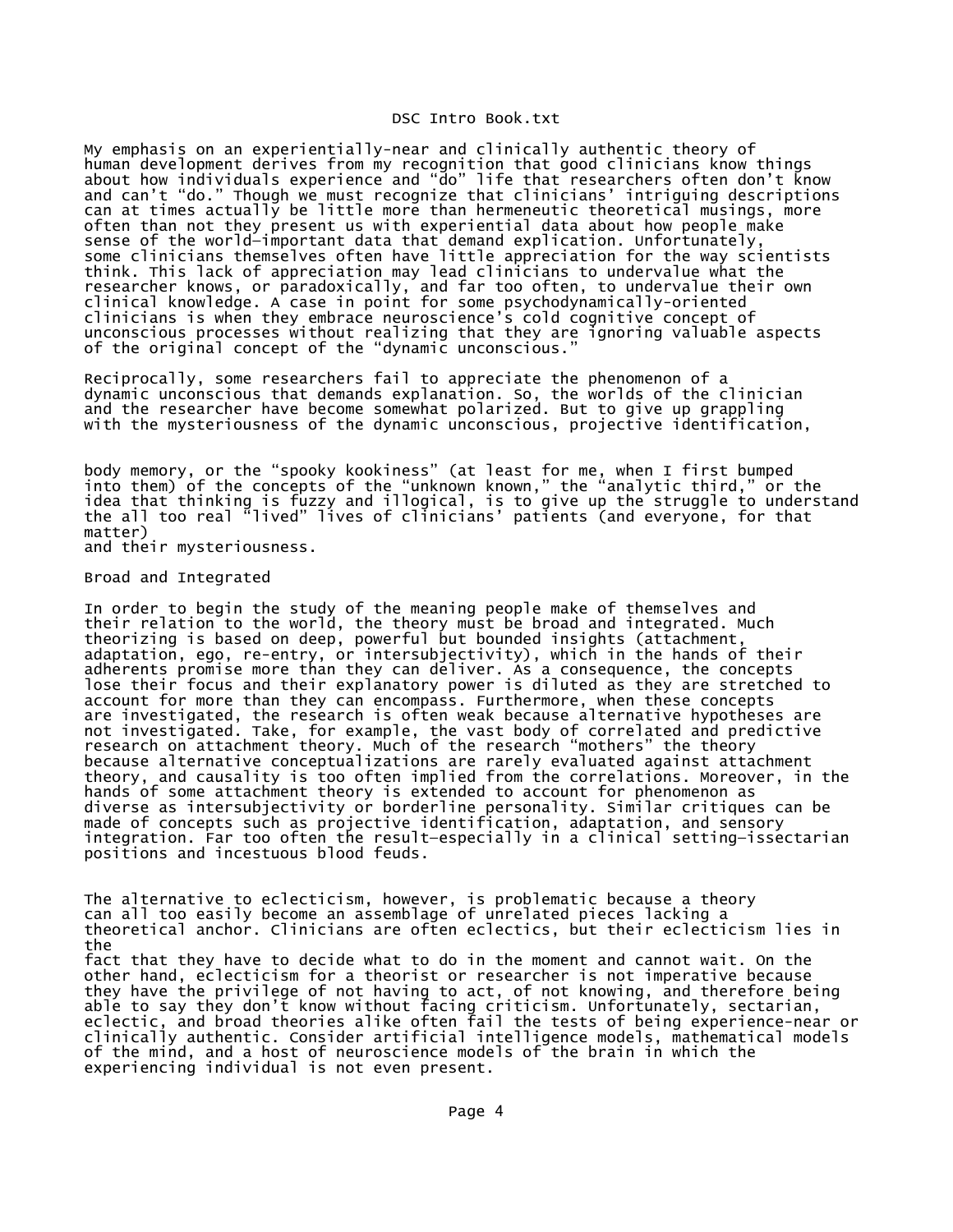Developmental

Of particular concern for me is that much theorizing is a-developmental and fails to conceptualize each individual as actively engaged in a change process with him- or herself, others, and things. Many neuroscience and psychological models conceptualize the individual or the brain as if they(they??), like Athena Goddess of Wisdom, emerged from Zeus's forehead fully formed. Another version of an a-developmental perspective is when theorists create virtual backward developmental histories from the adult state that inevitably lead to the kind of adult (often weirdly like the theorist himself, such as Freud and Piaget) that the theory purports to explain (known as "adult-endstate" models). Examples of adult-endstate models include seeking out infant precursors to borderline adults, or attributing adult cognitive capacities to infants. Endstate

models fail to critically appreciate the uniqueness that emerges from the messiness, unpredictability, unique vicissitudes of development, the complex multidirectional interaction of lived experience, genes, and brain structures, and the complexity of the emergent qualitative changes that occur during development. Therefore, such virtual developmental histories and adult-endstate models of lifespan development are hazardous for understanding human functioning, experience, and ontogenetic change, and for guiding clinical practice.

Though it is often difficult to keep in mind and to think through in its full complexity, it is necessary to recognize that experience, genes, and brain, as well as the structures and processes of all three, are not only fundamentally different at different ages, but their constant interplay is also different and makes

for qualitative differences in the totality of the biopsychological organization of the

individual in each moment over the lifespan. Attempting to understand how things continue to change must be a constant consideration because change affects what is happening now, and what is happening now affects the future. An infant experiencing the toxic stress of abuse for the first time is affected differently than a toddler, and the toddler who chronically experienced stress as an infant experiences it differently than the toddler who did not experience undue stress. These differences are not only differences in the content of the past, they are also constitutive, embodied, and embedded in the actual operation of the processes that generate the toddler's sense of place in the world.

The operation of systems, such as the hypothalamic pituitary access or the vagal systems, are experience-dependent. A history of toxic stress changes how processes operate and, in turn, how the individual functions in the world. The stressed toddler operates—sees the world—with greater vigilance and fearfulness, and the differences in this toddler's process of meaning-making will continue to influence what she experiences as she gets older by constituting her very meaning-making processes themselves. Though it is an overstatement, change in development argues for the idea of a continuous and ongoing process of all affecting all.

# Culturated

Possibly the process least considered, least understood, least thought about, least incorporated into our biopsychological theorizing, developmental theorizing, and clinical work, is culture. Culture is often referred to, even deferred

to, but only superficially and rarely well: "Of course culture is important. (Lets move on)." A large array of theories are "universalist"—we all evolved, we are all biological, every one of us carries around our hunter-gatherer genes and our opportunistic brains, such that the differences among different cultural communities is a matter of differences in the content filed in our brains. Along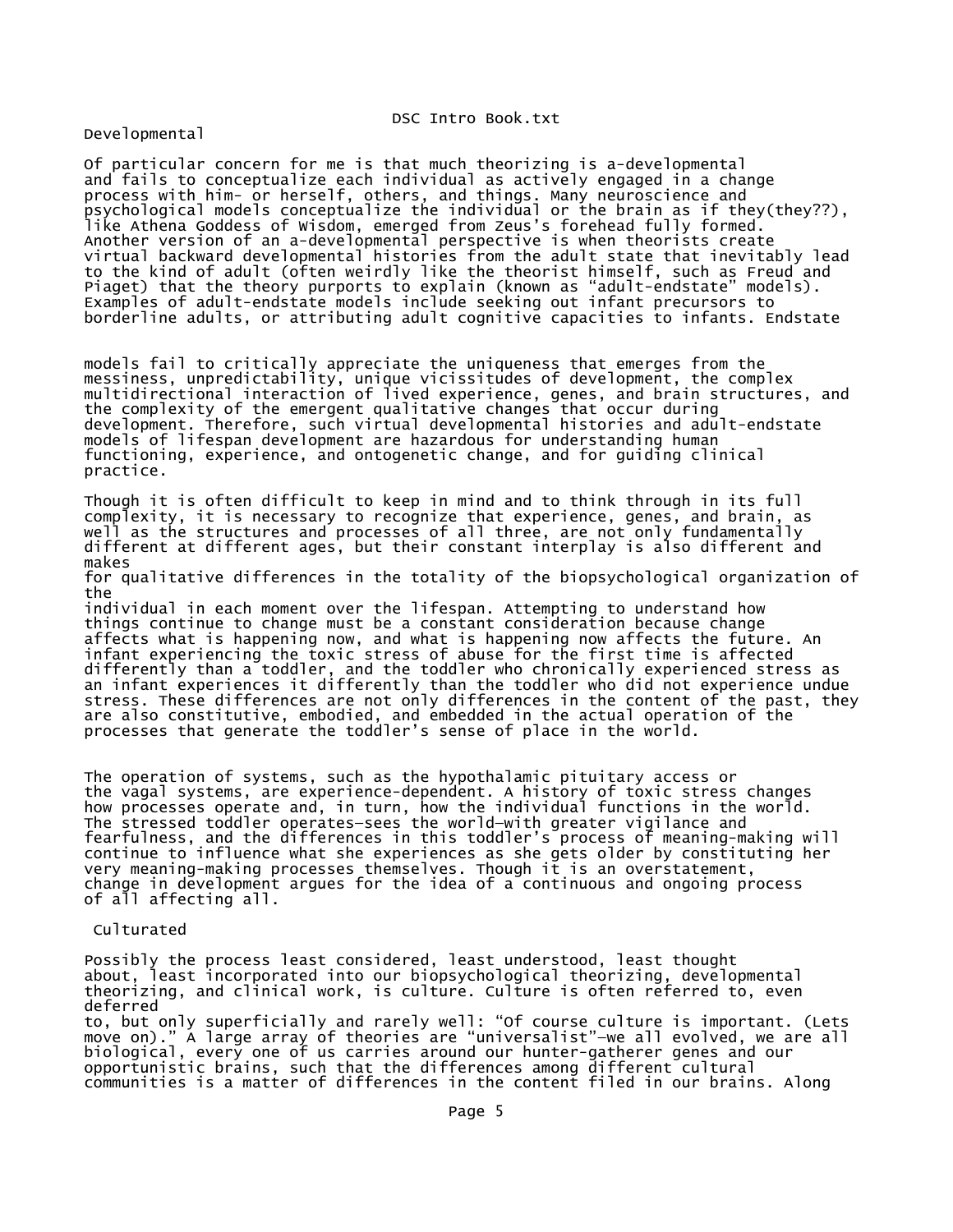with being romanticized, the universalist view satisfies our Western fantasies for equality and equi-potentiality. What could be wrong with that? Unfortunately much of it, if not wrong, is wrongheaded, and certainly incomplete.

To start, memory, genes, the brain, and even culture hardly constitute file cabinets. Each is a complex of continuous dynamic processes. Equally

important, each of these processes and others unnamed or not yet known are part of a multidirectional set of processes in which experience regulates and shapes, and, in turn, is regulated and shaped by, the same set of processes. Consider how language experience over the first few years of life modifies the very sounds an individual can discriminate—what the individual can actually hear, as well as what the individual can actually speak. This process is one that involves the interaction of experience, genes, and the brain, and how they work together to modify what an individual can experience and can do in the world. Infants in all cultures appear to start with the same capacities, but soon become French or Javanese or English listeners and speakers. They do have different content in their minds but more importantly, their brain processes have been tuned, structurally modified to do the language they have been exposed to and nothing is more cultural than language.

This simultaneous narrowing and refining process may occur in other experiential domains as well. Research seems to suggest that early experience with the faces of one's ethnicity—the faces seen leaning over the crib—increases visual discriminative skills within a particular range of faces and diminishes visual

skills outside of that range; that is, what is seen as well as the capacity for seeing

is modified by the exposure. Thus, we can only imagine (and we have spent too little time in such imagining) how such differences in the way a cultured seeing, hearing, touching, smelling, playing, and interacting constitute what we do and feel in the world long before we understand the symbols of our culture.

Indeed, I previously thought it was foolish to argue that peoples who lived in the forest as foragers as opposed to pastoralists who lived on the plains saw the world differently. After all, perception created universal Kantian categories. I

no longer think this. Much more likely these different peoples experience the world differently and they are not always able to experience the same thing in the same way. Efe (pygmy) infants interact with every individual in their group every day and will go to any one of them when distressed. As a consequence, their experience of the attachment landscape is one of secure bases wherever they look, as opposed to the singular (sometimes double) vision of Western infants, who usually only turn to their immediate caregiver. Thus it takes no great stretch of imagination to hypothesize that to the extent that the local fullness of all the domains of experience are cultured, so too will the biopsychological processes generating experience be cultured. And, what domains of experience are not cultured?

In my view, culture is not an external factor with an arrow aimed at the individual. Rather, it is inside the individual as much as anything else is inside the individual. Oddly, seeing culture as inside the individual is a challenge for psychologists and neuroscientists even though so much of their work is getting inside peoples' heads in an effort to see how the inside affects the outside—for example, how one's attachment to one's mother affects other relationships. Yet neither one's mother nor one's attachment to her is a-cultural. The way she moves and talks and interacts with her child as well as with others are not simply expressions of her uniqueness; they are a manifestation of a cultured

uniqueness. Her "cultured way" is transferred to her child, affecting what the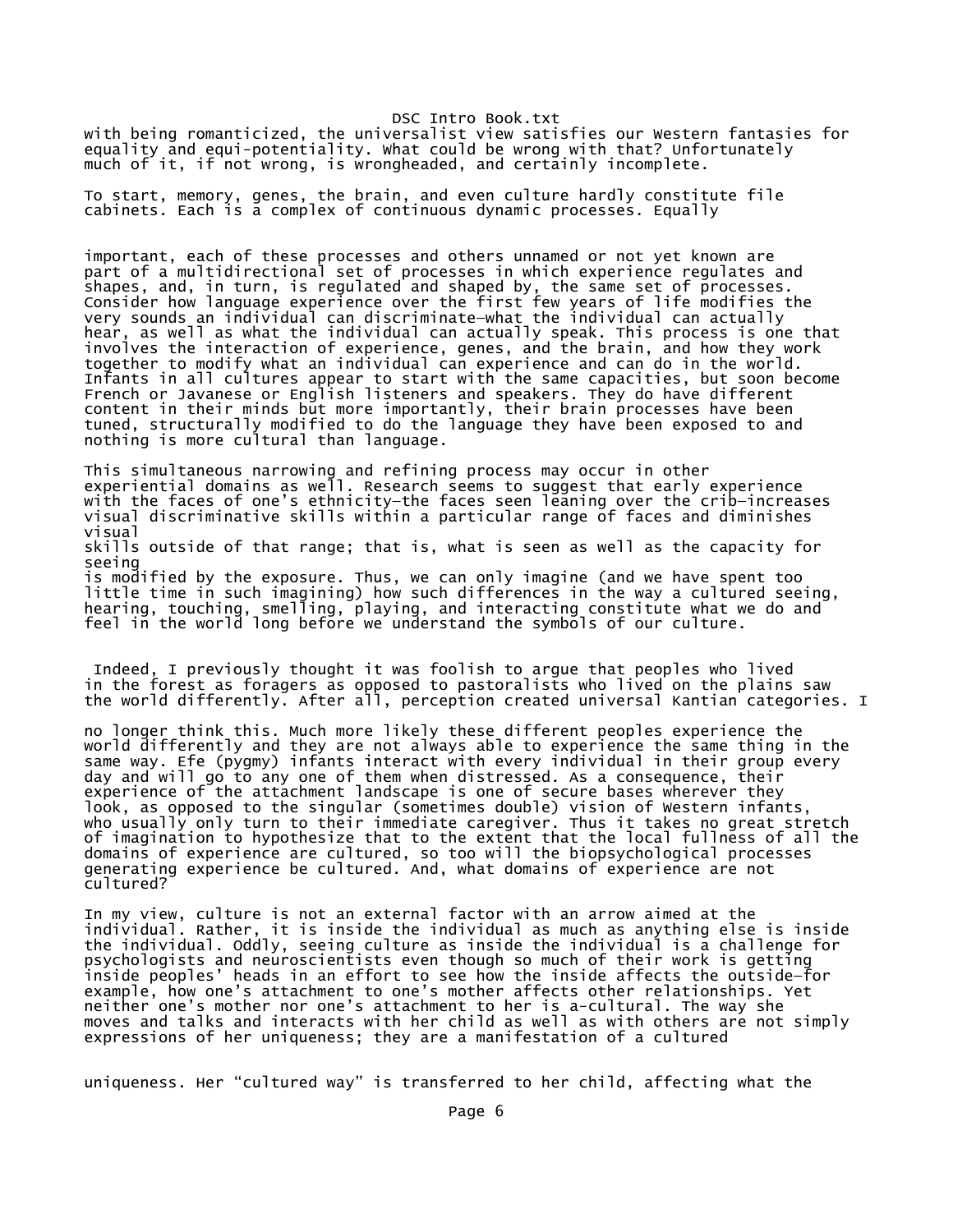DSC Intro Book.txt child experiences and how the child experiences him- or herself in the world.

Thus, the criteria for my theoretical perspective are as follows: experience-near and clinically informed, broad and integrative, developmental and culturated. And actually, there is another: The theory has to be testable and generative of hypotheses, not simply descriptive. It is especially important to keep this criterion in mind when so much of my thinking is influenced by dynamic systems theory, which is so general, experience-far, and powerfully descriptive. Dynamic systems theory is more easily used as a kind of meta-theory rather than a deeply instantiated psychological theory of how people live and make sense of their place in the world. Yet so much of my effort is aimed at instantiating it.

The Mutual Regulation Model (MRM)

Infant Self-Organizing Neurobehavioral Capacities

I will start with my Mutual Regulation Model (MRM) because it is foundational and intimately related to my thinking about the Dyadic Expansion of States of Consciousness Model, and the complexity and coherence of individuals' ways of being in the world.(Tronick, 1989; Beeghly & Tronick, 1994) The MRM views the infant and the caretaker as parts of a larger regulatory system. Let's start with the MRM's view of the infant.

The MRM postulates that infants have self-organizing neurobehavioral capacities that operate to organize behavioral states (from sleep to alertness) and biopsychological processes—such as self-regulation of arousal, selective attention, learning and memory, social engagement and communication,

neuroception, and acting purposefully in the world—that they use for making sense of themselves and their place in the world. In the first several chapters of this book I present research on this postulate.

My early work on neurobehavioral capacities was carried out with Berry Brazelton as we constructed the Neonatal Behavioral Assessment Scale (NBAS; (Tronick, 1987) [Chapter 1]. The NBAS is a neurobehavioral scale used for evaluating infant capacities for self-soothing, habituation to disturbing events, regulation of states, differential attention to people and things, and interaction with adults. Infants' self-organized neurobehavioral capacities have been much elaborated upon since then, but when we first created the scale in 1970 the infant was viewed as undifferentiated and disorganized, reflexive with only all-or-none, either/or states of distress or sleep, harking back to Freud's original notions. At the time when Berry and I, along with Jerome Bruner, examined infants at the Mount Auburn Hospital in Cambridge, we felt like we were discovering a new species.

My later research utilized much more sophisticated techniques to investigate infant neurobehavior. In 1993, Linda Fetters and I used computerized kinematic analysis of movement and ultrasound brain imaging techniques to explore how brain lesions might compromise infant self-organization (Fetters, Chen, Jonsdottir, & Tronick, 2004) [Chapter 3]. We found that infants with almost identical lesions would have radically different outcomes (e.g., cerebral palsy versus normal movements), suggesting that self-organization and (still) unknown features of experience (e.g., carrying patterns) play key roles in determining the

quality of movement. In 1996, Barry Lester and I developed a new neurobehavioral scale, the NICU Network Neurobehavioral Scale (NNNS; (Lester & Tronick, 2004) [Chapter 2]. The NNNS makes a detailed assessment of the interplay between stressors and infant self-regulatory abilities. It is highly reliable

because it is administered in a standard fashion and specifies what behavioral states (e.g., state 1 or 2 sleep, alertness) an item can be administered in (or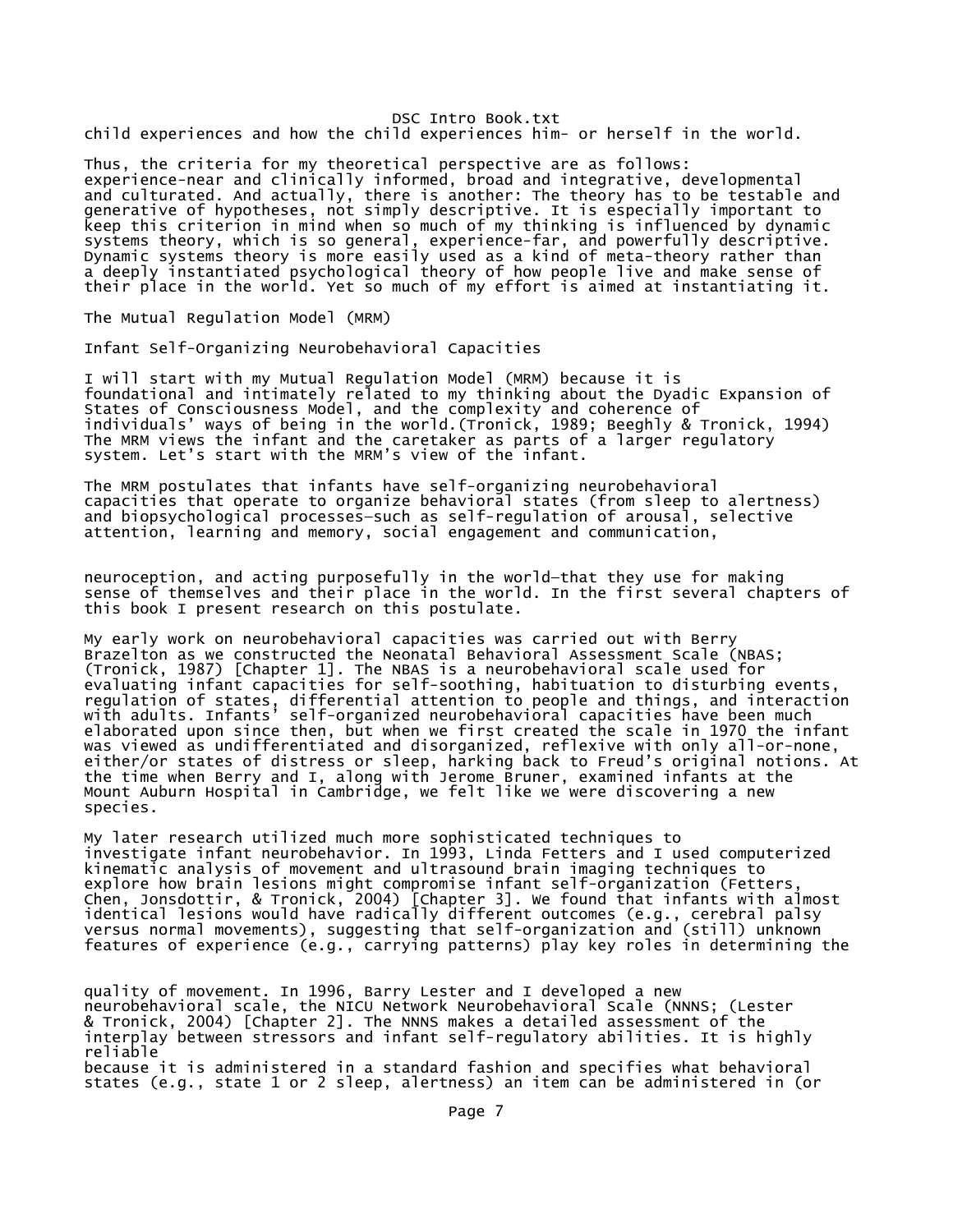not), because the biopsychological state of the infant affects his or her response characteristics to an item (e.g., looking at faces is different in quiet alertness compared to active alertness).

The differential reactivity in different self-organized states is a clear demonstration of how the sense of the world even newborns make is related to the biopsychological state of consciousness. We have used the NNNS to examine how stressors, such as in utero drug exposure or maternal depression, affect infant neurobehavioral organization as well as to predict long-term outcome. Using the NNNS we developed standardized data on newborn neurobehavioral organization (e.g., percentiles for different neurobehavioral performances on the items) for the first time (Tronick EZ, Rosenberg, Bohne, Lu Lester, 2004).. And in longitudinal studies we saw relations of different NNNS profiles and outcomes at 7 and 8 years (Lester and Tronick, 2007work in progress). These data will aid clinicians' evaluation of newborn neurobehavior and development and suggest forms of clinical interventions to foster development.

Mutual Regulation

Despite their impressive self-organizing neurobehavioral capacities, infants' capacities clearly have limits. Even were they sufficient in the moment to deal with an internal or external regulatory disruption, they would not be sufficient

over time. An infant can utilize a number of mechanisms (e.g., crying, moving, and "fetaling up") to self-regulate homeothermy, but eventually these resources fail. A resolution to the limitation of self-organizing capacities occurred when I recognized that an infant could not be viewed as a self-contained system. Rather, we have to think of an infant as a sub-system within a larger dyadic regulatory system. The other sub-system is the caregiver. I saw this larger system as a dyadic system that functioned to scaffold an infant's limited regulatory capacities. Interestingly, coming from studies on infant neurobehavior, I concluded what Winnicott—coming from his clinical observations—had postulated some 50 years before: "No baby is without a mother" (Winnicott, 1964). However, for me the immediate question not dealt with by Winnicott was how was this regulation was guided and directed? After all, misapplied regulation could further dysregulate an infant. A caretaker calming a crying infant but leaving her exposed to too low a temperature actually disrupts the selfregulatory effect of crying, which warms the infant. Calming, in this case, exacerbates the demands on the infant.

My idea was that regulation was accomplished by the operation of a communication system in which the infant communicated its regulatory status to the caregiver, who responded to the meaning of the communication. An infant cry

means something ("I am in trouble"), as does a bright alert look ("I am fine"). A parent does not see a baby's clenched hand as a fist, but without awareness knows the baby as stressed. If this postulate of the MRM was true, infants had to have organized communicative displays related to their internal state and to their external intentions and goals, and caregivers had to have capacities to apprehend and respond to the meaning of these messages. Also, as I will address later, keep in mind that the MRM is easily extended to the selforganizing capacities and limitations of adults and their need for external scaffolding, albeit around issues different than those of infants. Furthermore, the MRM can be extended to understand therapeutic change processes.

In a sense, the end of the theory of the self-contained infant was also the end of one-person psychology. This formulation also overlays a deeper question pondered in multiple places in the book: Given their self-organizing capacities, what do infants (and adults) "know" about themselves and the world? We will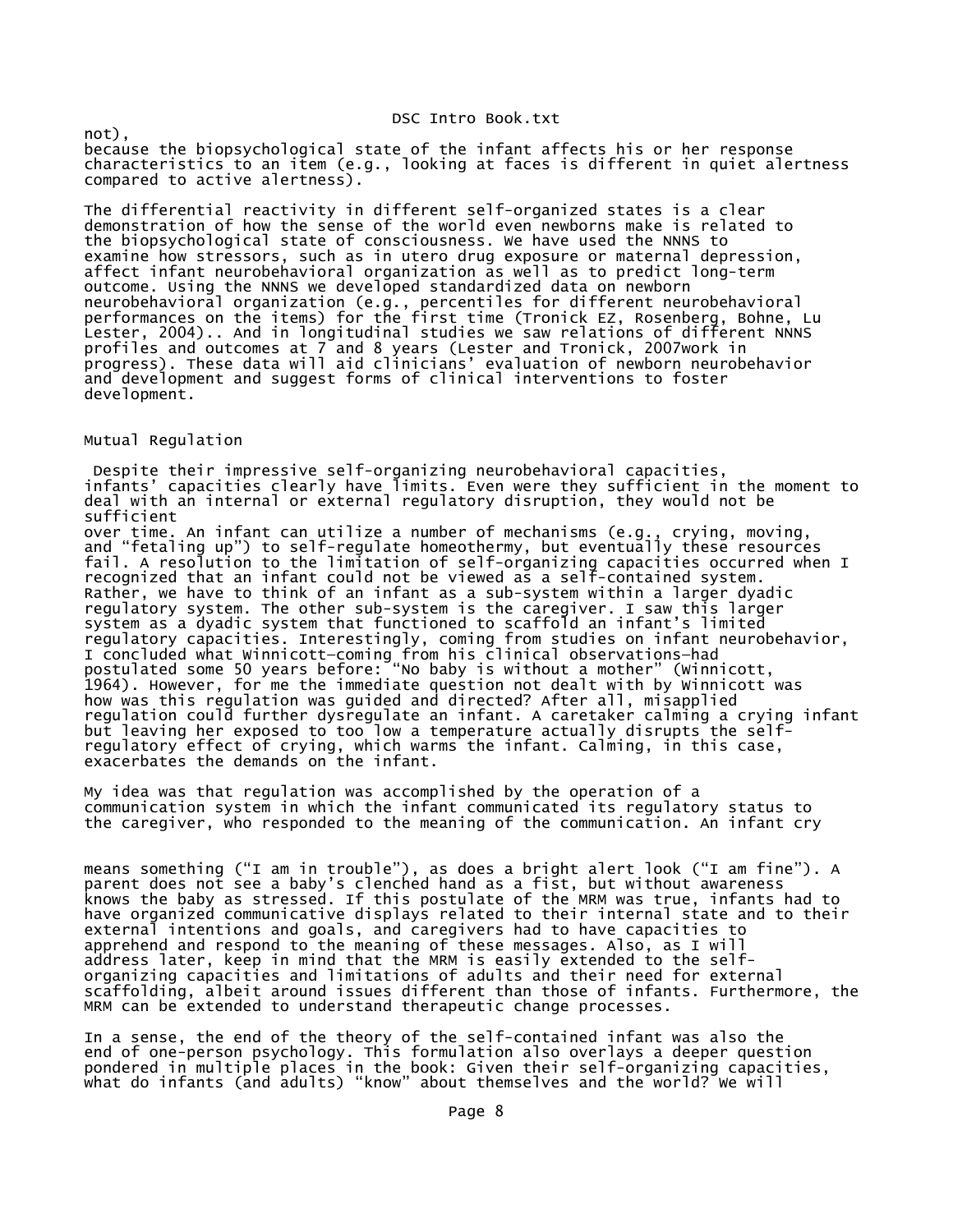come back to this question.

"Messy" Interactions, Intersubjectivity and Reparation

My thinking about regulation and communication led to my studies of the organization of infant–adult (mothers and fathers and strangers) face-to-face interaction as presented in Part III of the book. I devised a technique using reelto-reel videotape recorders and hand-cranked slow-motion to micro-analytically code the communicative expressions of infants and adults and their interactions. This technique now seems crude, but it functioned as a temporal microscope expanding time. In these groundbreaking studies we discovered the temporal

organization of the dyadic communication system, contingencies of signaling (of meaning), synchrony and attunements (Tronick, 1989).

I developed statistical approaches to analyzing the time series streams of infant and adult communication, though as gently pointed out by my friend John Gottman, our initial application of these techniques was problematic. Later, using better techniques with guidance from John, we discovered the bidirectional (mutual) influence of the infant and the adult successfully challenging the idea that the infant was passive. Our results (Cohn & Tronick, 1988) [Chapter 16] demonstrated infants initiating contact and responding to turn-taking signals and to specific emotional displays in specific ways as well as signaling to their adult partner their evaluation of what the adult was doing. Our findings on infant selforganized capacities raised questions about one directional analogy of the therapeutic process (Tronick & Cohn, 1989) [Chapter 12].

It was at this time and in considering the mutuality of infant–adult interaction that I borrowed Habermas's concept of intersubjectivity and brought it into the developmental literature. Intersubjectivity is a concept about the exchange of meaning. I suggested that in the infant–adult interaction there is a mutual apprehension in which each understands what the other intends. Others (Trevarthen & Hubley, 1978) seized this concept more fully than I, but I felt that although intersubjectivity required an exchange process it glossed over and did not explain the nature of it. Critically, intersubjectivity does not explain how acquiring meaning and creating shared meaning states grows the complexity and

coherence of the individual. Nonetheless, intersubjectivity is a pre-cognition to meaning- making, states of consciousness, and their dyadic expansion.

Initially, the organization of the infant-mother interaction seemed clear: It was bi-directional, synchronous, and coordinated. Indeed, these dyadic phenomena were impressive. Here were small infants actively engaged in a very fast (micro-second) exchange of information. But as my research progressed, findings began to emerge that demanded a different take on what was going on in the interaction. Among others, the most telling finding seemed to be that much of the time there was a lack of coordination between the infant and the adult. I felt compelled to characterize and understand what I saw as the "messiness" of the interactions. I described this messiness as a mismatch of the affective states and relational intentions that occurred when the infant and adult were conveying non-matching meanings: Infant: "I want you to look at me." Adult: "I want to look away." Most importantly, I recognized that re-achieving a matching state from a mismatching state was a mutually regulated reparatory process.

This view of the reparatory organization of the interaction was an alternative to the dominant view of the interaction as highly synchronized or attuned. The synchrony model of the interaction (to which many of us ascribed at the time, and to which some theorists still do) not only does not reflect the findings on interactions, it also romanticizes the mother–infant relationship. Further, it leads to pathological clinical judgments of the normal, typical and ubiquitous messiness of infant–adult relationships. For that matter, messiness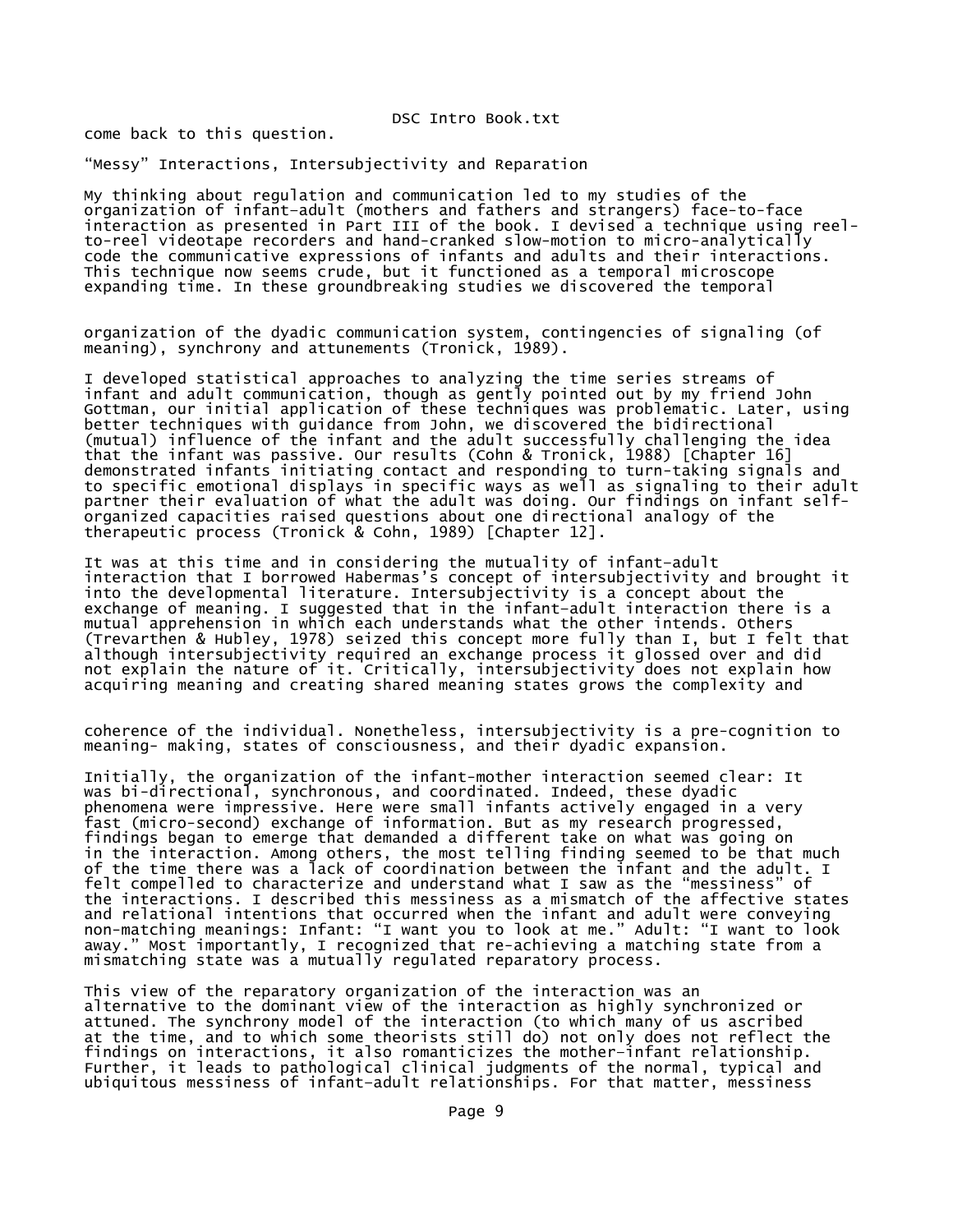DSC Intro Book.txt characterizes most if not all social relationships, such as Gottman's

characterization of marital relationships (Gottman & Levenson, 1988). My idea of a messy reparatory organization of the interaction was also the foundation for the Boston Process of Change Group's view of psychoanalysis as a sloppy process (Boston Change Process Study Group, 2002).

# The Still-Face Perturbation

To evaluate these hypotheses, I created the face-to-face/still-face (FFSF) paradigm. The paradigm is based on a simple a priori deduction: If infants are regulating the state of the interaction and themselves by responding to adult regulatory input, meanings, and intentions, then if the adult's communications are perturbated, the infant should detect this disruption, attempt to correct it, and react to it in meaningful ways. In the experiment, we instructed the adult to hold a still-face and not move or talk after a period of normal interaction with the infant. The now well-known results were dramatic. Infants attempted to solicit the mother's attention and when their efforts failed they looked away, withdrew, and expressed sad and angry affect. The infant was actively regulating the interaction and was apprehending and responding to the adult's perturbated communication. The critical implication is that in normal exchanges infants also apprehend and respond to the adult's expressed meaning.

With the creation of the FFSF paradigm, a number of studies followed including the creation of a simulated depression paradigm. Mothers were instructed to "Act the way you do on the days you feel blue;" none had trouble doing just that. In response, the infants became sad and withdrawn. Shortly thereafter, we began the first observational studies of the face-to-face

interactions of depressed mothers and their infants. These studies opened up a field of developmental observations of infants with parents with a variety of behavioral disorders (e.g., mothers with borderline personality disorder; (Apter-Danon G., 2004)) as well as studies of the effects of interventions (e.g., George Downing's video micro therapy; (Downing, 2003). We also studied other naturally occurring perturbations that we thought would have effects on infant self-regulation, maternal behavior, and their interaction. These included some of the first microanalytic studies of infants' or parents' blindness or deafness, infant facial anomalies, and medical status (e.g., drug exposure, prematurity). All of

these disturbances of the communicative regulatory system had effects—but not always ill effects—as dyads, such as a sighted mother and a blind infant, somehow found ways to mutually regulate their interaction and each other.

# Cultured and Other Perturbations

In a critical reversal of the experimental perturbation approach, I expanded my research to include naturally occurring perturbations such as the relation of culturated forms of self- and interactive regulation and experience. I found these studies profoundly interesting and several of them are presented in Part II of the book. They all made the same point: Western models of childrearing and development are severely limited and narrow.

The study of Quechna childrearing practices in high-altitude Peru demonstrated a form of "normal" caretaking that Western theorists would have considered to be a form of stimulus deprivation inevitably leading to pathological development (Tronick, Thomas, & Daltabuit, 1994)[Chapter 9]. In Peru it did not,

though I am sure the Quechua infants and adults experienced the world differently. Likewise, the study of the multiple caretaking system of Efe foragers living in the Ituri forest did not conform to universalist or evolutionary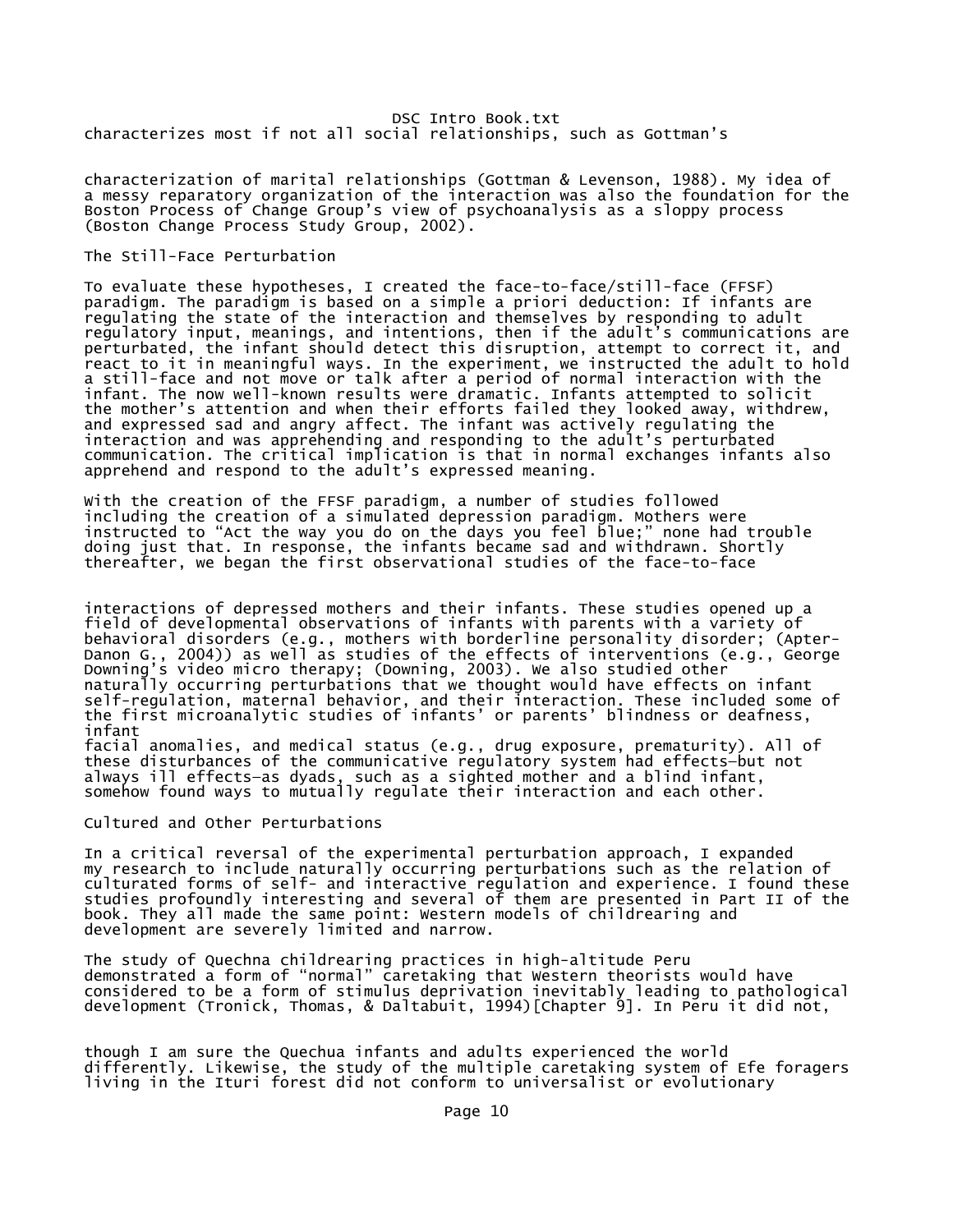hypotheses or to attachment theory, with its concept of monotropy in the niche of human evolution (Tronick, Winn, & Morelli, 1985) [Chapter 8]. Yet the system was "normal," and Efe infants became acculturated adults who "naturally" made sense of the world in an Efe created culturated way.

In Kenya, Gusii mothers do not often engage in face-to-face play, a form of play thought to be required for normal development. When asked to engage in face-to-face play Gussii mothers turned away from their infants just as the infants were most focused on them and most excited. This is a behavior that would be labeled as pathological in the West, but functions to shape normal Gusii infants' experience of the world as a Gusii, not as a Western infant. The full implications of this work insist that not only do these different culturated individuals-in-groups have different experiences, but the very processes that generate experience are culturated (Tronick & Morelli, 1991) [Chapter, 7].

Meaning Making

From thinking about reparation and therapeutic interactions and my research on culturated communication systems, depression, children with anomalies (cleft lip), and the range and variety of normal interactions, I came increasingly to realize that the communication system could not be seen as an "empty" process with referents only to measures of information (bytes) or only in terms of the qualities of the interaction (e.g., synchrony). Bruner (1990) has

made the point forcefully that measures of information are uninformative as to what the information is about. In particular for the human communication system it is not how much information is being conveyed but what the information is about. Process terms can make vastly different phenomena equivalent. For example, privileging the qualities of the process of dancing (synchrony, complexity) masks the differences in the dance being done (the tango, hip hop) itself. Such terms are not uninteresting (who would want to be awkward?), but they ignore the kind of dance the dancers are doing together. People do need some yet-to-be-determined level of mutual regulation when they are doing something together, but they cannot be in synchrony without actually doing something together.

So, too, for the communication system. It is not always well coordinated and smooth but it must be filled with something, and the "somethings" are meaning, intentions, purposes, and the like. These meanings can be conveyed with different communication qualities (smoothly, disjointedly) and in via different

channels (language, facial expressions, moods, gestures), but something must be communicated. For me, the critical "somethings" are the individual's biopsychological state of consciousness, their experiential state, their intentions to act in the world, their cultural and somatic meanings, and their relational intentions to be with and to create new meanings with others. Furthermore, no alternative exists to seeing the known and unknown meaning of being in the world for every individual as distinct and unique.

Using the Theory to Think about Practice

There is a relation (but very far from a strict relation) between the mutual regulation model of infant–adult interactions and patient–therapist interaction that

was at the core of the work I did with the Boston Process of Change Group (Tronick, 1998). I saw that therapy, like infant–adult interactions, is a messy process of match-mismatch and reparation, with two active meaning making individuals in the room. I argued that reparation of messiness rather than synchrony might be a key change-inducing process in therapy and development.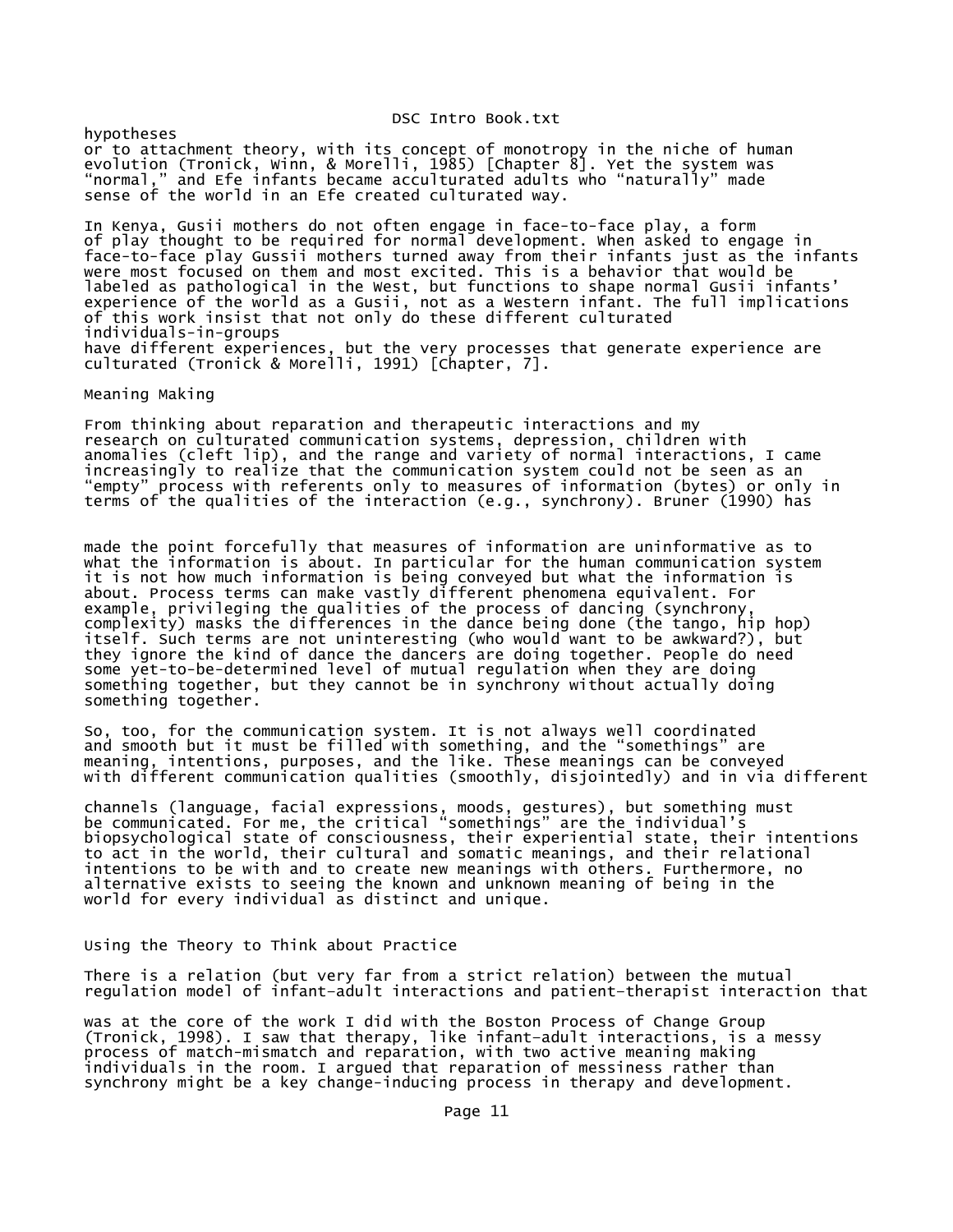In development, reparation has the effect of the infant and adult coming to experience and implicitly know that the negative experience of a mismatch can be transformed into a positive affective match, that the partner can be trusted, and that one can be effective in acting on the world. Also, in repairing interactive

messiness new implicit ways of being together for the infant and adult are cocreated and come to be implicitly known.

In the Boston Process of Change Group, we saw analysis as a sloppy process with change occurring during moments of meeting when the sloppiness was repaired. Thus, in the reparation of mismatches in therapy the patient who may be stuck in negative affect experiences its transformation into positive affect.

Further, by working on the messiness of the therapeutic relationship the patient (and the therapist) comes to know new ways of being with the therapist and, in turn, with others. The reparation model and its findings clearly imply that relationships are dyadically regulated and that the infant and the patient are active, intentional, and capable of making reparations in the relationship. But

unlike the Boston Process of Change Group's findings, the implicit knowing that comes with being together is not sufficient to produce change. I felt that something else more classic in its origins was needed: a change in meaning, made by the infant or the patient, about their place in the world.

As I touched upon earlier, successful creation of a dyadic state of consciousness and selective appropriation of meaning from it by the individuals creating it, expands the complexity their individual states of consciousness and fulfills the principle of dynamic systems. But how is all of this systems theory experience-near and clinically relevant?

The Dyadic Expansion of States of Consciousness Model is experiencenear because there are experiential consequences to the success or failure of the process of expanding the complexity and coherence of states of consciousness. When new information is selectively incorporated the individual experiences a sense of expansion, joy, and movement into the world. A successful increase in complexity leads to a sense of connection to the other person in the dyadic state, and a relationship to him or her emerges. Importantly, a sense of connection to one's self develops, accompanied by a feeling of solidity, stability, and continuity of the self. Additionally, the inherent momentum

that comes from forming states leads to a sense of impelling certitude about one's place in the world-a sense, in or out of awareness, that "I know this (whatever it is) to be true." By contrast, when meaning is not incorporated, or incorporated unsuccessfully, the complexity of the state dissipates. The individual experiences a sense of shrinkage, sadness and/or anger, and a

withdrawal and disconnection from the world, from others, and from his- or herself. The feeling of continuity in time is compromised. Thus, a variety of powerful experiential consequences travel with success or failure of expansion, not the least of which is that the successful meaning making is the constitutive process of relationship formation.

Many implications of the expansion model in clinical work are presented in the following chapters. According to the principles of dynamic systems theory, letting go of old meanings requires giving up organization and certitude, and threatens the unpredictable but implicitly hoped for outcome of expansion. Change for a patient means risking dissipation and experiencing fear or even the terror of annihilation and the dissolution of the self. But change also means hope.

Another implication for therapeutic technique is that the therapist has to scaffold the patient's movement towards greater complexity and coherence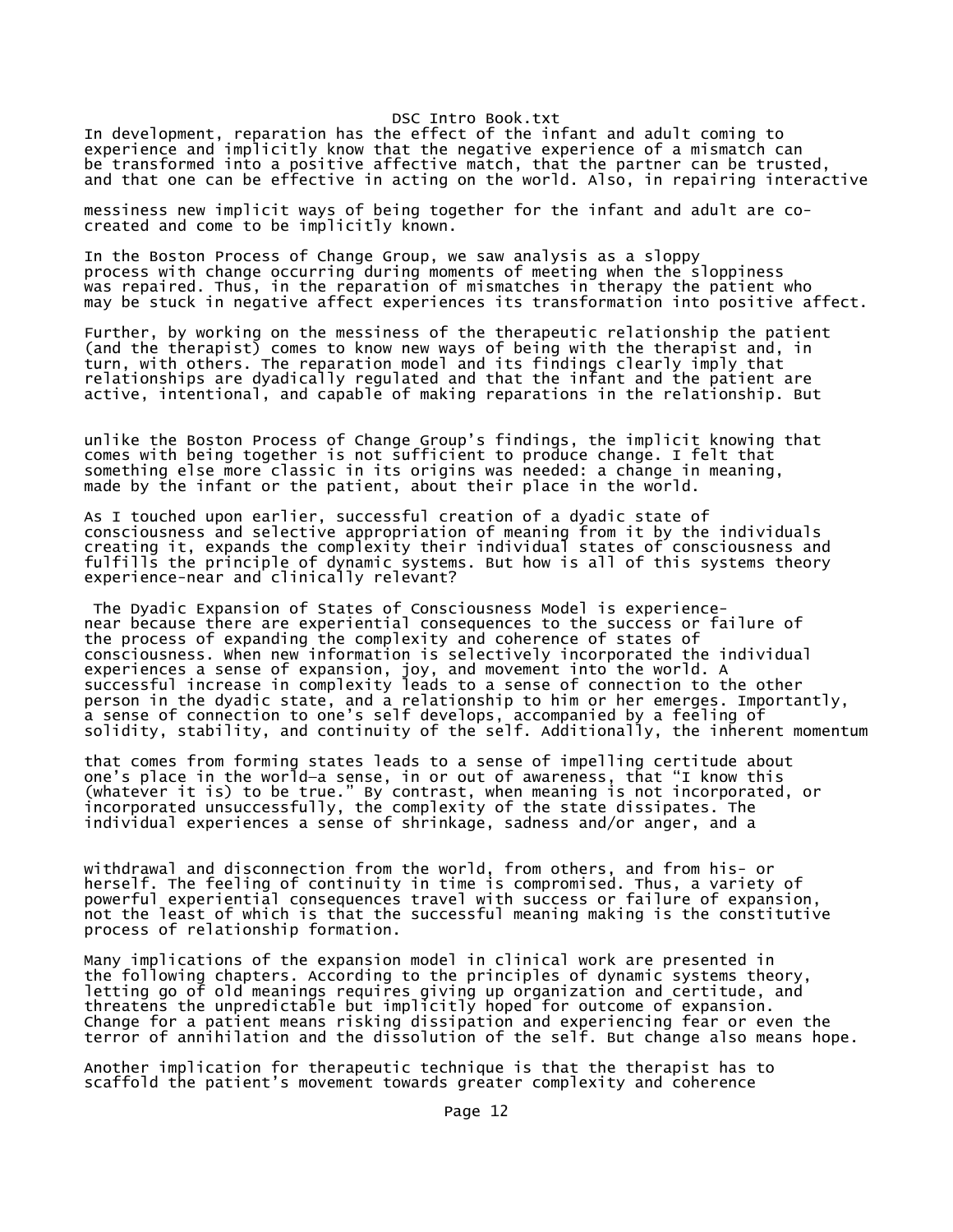rather than work on the resistance that arises for psychodynamic reasons. There are two sides to this scaffolding process. One side is to help regulate the affect that threatens the patient's willingness to risk change such that successful scaffolding then allows the patient's self-organized processes to make new meaning and fulfill his or her hopes. The second side of the scaffolding process comes from co-creating adyadic state of consciousness, in which the patient and therapist can make new, more complex and coherent meanings together. As new meanings form, the patient's feelings of trust in his- or herself and the therapist increase, amplifying the possibility of change.

Because meanings come from multiple levels in the individual, some meanings may only be available to the therapist and/or the patient in certain states of receptivity. Alert interpretative states may detect the meaning in cognitions and language and produce insight, but Ogden's (Ogden, 1997) reverie states may be needed to apprehend meanings from preconscious or unconscious levels, and Downing's (2003)body work may be needed to reach meanings at other biopsychological levels. And because I believe that we have not identified all the ways that a therapist or a patient comes to reach certain levels of meaning, there will be meanings that may be available to one or the other that are not apprehended and cannot be formulated yet produce change.

There also is the somewhat vicious clinical implication of complexitygoverned selection: The selective force of complexity operates moment-tomoment to maximize coherence and complexity of the individual's state of consciousness and, like natural selection, it is blind to the state the system is moving toward. As a consequence, complexity is not necessarily adaptive in either the short or the long run (adaptation being an appropriate adjustment to external or internal circumstances) because increasing complexity hardly equals successful adaptation. For example, an individual may stay in a destructive relationship or have a self-debilitating sense of place in the world because these may be the only ways in which to maintain or perhaps increase complexity in the moment. These are solutions in the moment, but in the long run they may lead to the preclusion of engagement with the social world or other ways of being in the world that could be expansive. In these patients, dissipation and terror are a

constant threat and the need for the therapist and the patient to co-create mutual strategies to modulate these affective states is essential. More generally, complexity-governed selection as a moment-by-moment process adds to our understanding of how patients persist in living in an experiential world filled with

sadness and fear that cuts them off from the world and themselves, and may ultimately lead to generating non-linear techniques for inducing change. For example, with her patients Alexandra Harrison uses repetition of the same interactive sequence for prolonged periods to demonstrate that sudden state changes can emerge from "repetition of the same" (Harrison, 2003) [and Chapter 33].

## Conclusion

I believe the theoretical perspective presented in this book addresses a host of other questions: What are the different types of meaning-making processes? Is meaning and its making and the remembrance of the past actually a multileveled, biopsychological process as I argue, or is meaning only in the mind? What induces us to change? What is the nature of psychological change and what principles govern it? What is the relation between meaning-making and mutual regulation? Why and how are relationships so important to human development? What makes relationships unique, and is there such a thing as a prototypical (attachment) relationship? What makes us stay in a painful relationship? What principles govern our moment-to-moment actions versus our developmental pathway over a lifespan?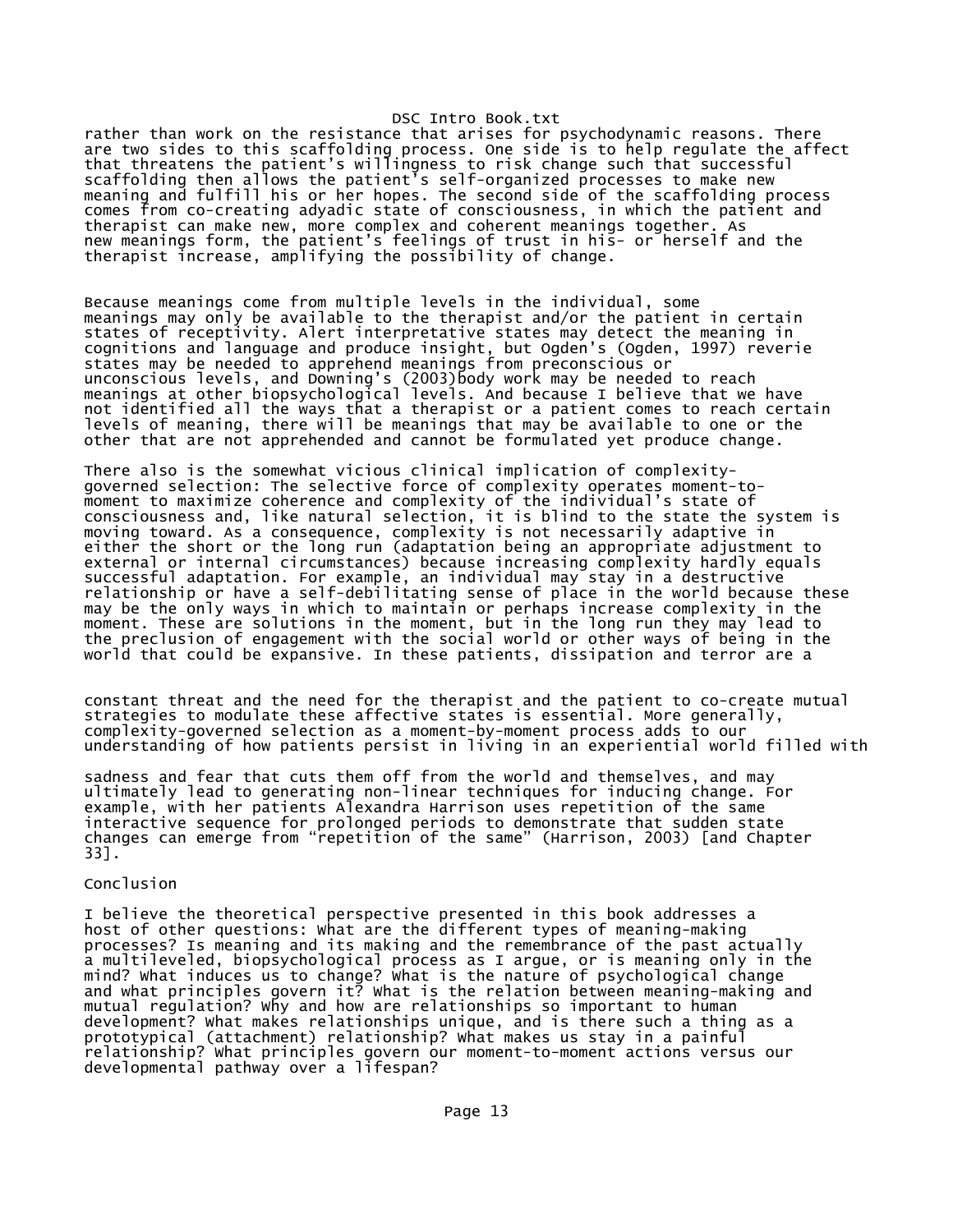How many of these questions and others the MRM and the Dyadic Expansion of States of Consciousness Model can help us answer will be yours to judge. Certainly, these models will not answer all of these questions but I think they will provide purchase on many of them. Importantly, rather than being purely descriptive in nature, the biopsychological instantiation of these ideas in dynamic systems theory will, I think, allow us to make deductions about how people experience and live in the world and how they change both themselves and their relation to world.

If I experience too much certitude about this, it likely emerges I feel I have found a secure base in the Norton Series on Interpersonal Neurobiology. This series is at the dynamically forming critical edge of developmental psychology, relational neurosciences, therapeutic processes, and dynamic systems theory. The editors have scaffolded me to talk about, explore, and co-create emergent understandings out of the creative messiness embedded in my ideas of self- and mutual regulation, reparation, meaning-making, states of consciousness, and their expansion. Of course, that is the simple goal of the book: to present these ideas, explore them, and encourage us together—virtually, and hopefully at times together, in real time and space—to co-create a more coherent and complex understanding of these ideas, and of ourselves in the world.

References

Apter-Danon G., G. R., Devouche E.,Valente M., Le Nestour A. . (2004). Role of maternal mood and personality disorder in mother-infant interactive and regulatory capacities : implications for interventions, Symposium. Paper presented at the International Conference of Infant Studies, Chicago

Ball, W., & Tronick, E. Z. (1971). Infant responses to impending collision: Optical and real. Science, 171, 818-920.

Beeghly, M., & Tronick, E. Z. (1994). Effects of prenatal exposure to cocaine in early infancy: Toxic effects on the process of mutual regulation. Infant Mental Health Journal, 15(2), 158-175.

Bollas, C. (1987). The shadow of the object: Psychoanalysis of the unthought known. New York: Columbia University Press.

Boston Change Process Study Group (Harrison A.M., L.-R. K., Morgan A.C., Bruschweiler-Stern N., Naham J.P., Stern D.N., Sander L.W., Tronick E.Z..). (2002). Explicating the implicit: The local level of microprocess of change in the analytic situation. International Journal of Psychoanalysis, 83, 105-162.

Bruner, J. (1990). Acts of meaning. Cambridge, MA: Harvard University Press.

Cohn, J. F., & Tronick, E. (1988). Mother-infant face-to-face interaction: Influence

is bidirectional and unrelated to periodic cycles in either partner's behavior. Development Psychology, 24, 386-392.

Downing, G. (2003). Video Microanalyse Therapie: Einige Gundlagen und Prinzipien. . In H. Scheuerer-English, Suess, G.J. & Pfeifer, W. (Ed.), WEGE ZUR SICHERHEIT: BINDUNGSWISSEN IN DIAGNOSTIK UND INTERVENTION (pp. 51-68.). Gottengin: . Geissen: Psychosocial Verlag.

Fetters, L., Chen, Y. P., Jonsdottir, J., & Tronick, E. Z. (2004). Kicking coordination captures differences between full term and premature infants with white matter disorder. Human Movement Science.

Freeman, W. J. (2000). How Brains Make Up Their Mind. New York: Columbia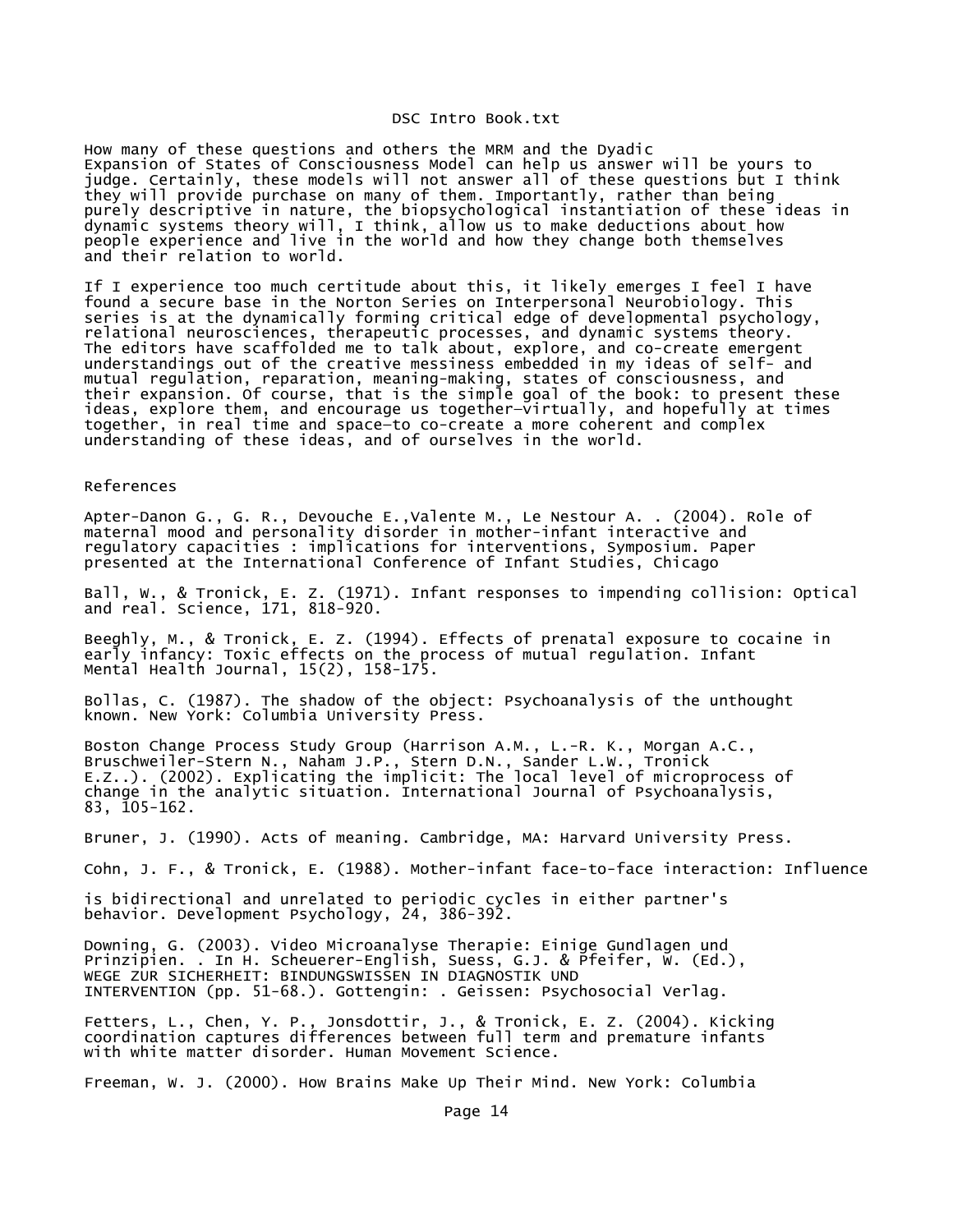University Press.

Gottman, J. M., & Levenson, R. (1988). The social psychophysiology of marriage. In P. Noller & M. A. Fitzpatrick (Eds.), Perspectives on marital interaction (pp. 182-200). San Diego, CA: College-Hill.

Harrison, A. M. (2003). Change in psychoanalysis: getting from A to B. Journal of the American Psychoanalytic Association, 51., 221-257.

Lester, B. M., & Tronick, E. Z. (2004). The Neonatal Intensive Care Unit Network Neurobehavioral Scale (NNNS). Pediatrics, 113(3), 631-699.

Lester, B. M., & Tronick, E. Z. (2007). Predictions of outcome at 6 to 8 years from the Neonatal Intensive Care Unit Network Neurobehavioral Scale (NNNS) administered in the newborn period in a sample of infants born preterm. Manuscript in preparation.

Modell, A. (1993). The Private Self. Cambridge, MA: Harvard University Press.

Ogden, T. (1997). Reverie and interpretation: Sensing something human. Lanham: Rowland &Littlefield.

Trevarthen, C., & Hubley, P. (1978). Secondary intersubjectivity: Confidence, confiding and acts of meaning in the first year. In A.Lock (Ed.),Action,gesture and symbol: The emergence of language,New York,Academic Press, pp. 183-229.

Tronick, E. Z. (1987). The Neonatal Behavioral Assessment Scale as a biomarker of the effects of environmental agents on the newborn. Environmental Health Perspectives, 74, 185-189.

Tronick, E. Z. (1989). Emotions and emotional communication in infants. American Psychologist, 44(2), 112-119.

Tronick, E. Z. (1998). Interactions that effect change in psychotherapy: A model based on infant research. Infant Ment Health J, 19, 1-290.

Tronick, E. Z., & Cohn, J. F. (1989). Infant-mother face-to-face interaction: Age and gender differences in coordination and the occurrence of miscoordination. Child Development, 60, 85-92.

Tronick, E. Z., & Morelli, G. A. (1991). Foreward: The role of culture in brain organization, child development, and parenting. In J. K. Nugent, B. M. Lester & T. B. Brazelton (Eds.), The cultural context of infancy: Multicultural and interdisciplinary approaches to parent-infant relations (2 ed., pp. ix-xiii). Norwood, NJ: Ablex Publishing.

Tronick EZ, O. K., Rosenberg R, Bohne L, Lu J, Lester BM. . (2004). Normative neurobehavioral performance of healthy infants. . Pediatrics, 112, 3, part 2 of 2, 676-679.

Tronick, E. Z., Thomas, R. B., & Daltabuit, M. (1994). The Quechua manta pouch: A caretaking practice for buffering the Peruvian infant against the multiple stressors of high altitude. Ch Dev, 65, 1005-1013.

Tronick, E. Z., & Weinberg, M. K. (1997). Depressed mothers and infants: Failure to form dyadic states of consciousness. In L. Murray & P. J. Cooper (Eds.), Postpartum depression and child development (pp. 54-81). New York: Guilford Press.